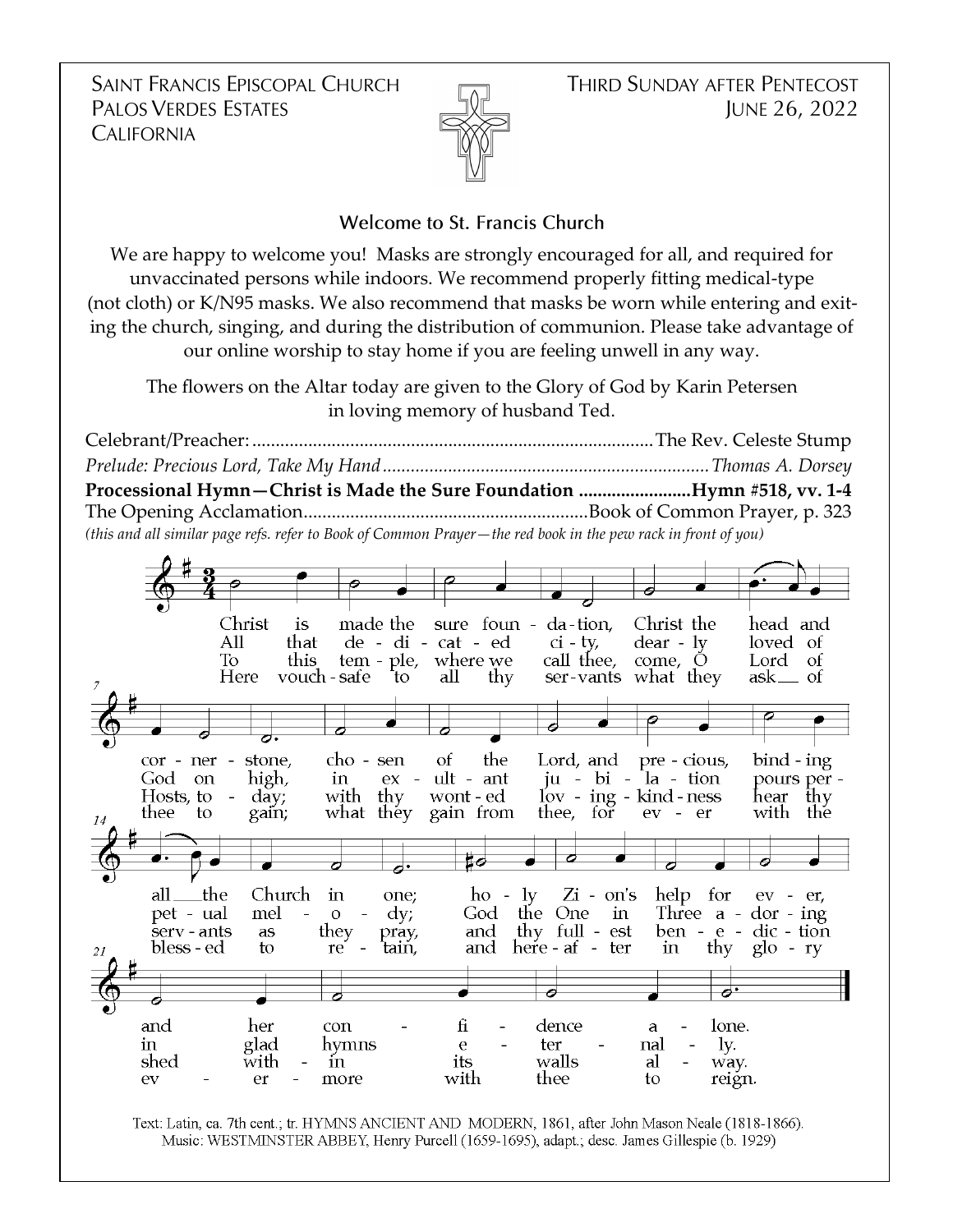The Lord said to Elijah, "Go, return on your way to the wilderness of Damascus; when you arrive, you shall anoint Hazael as king over Aram. Also you shall anoint Jehu son of Nimshi as king over Israel; and you shall anoint Elisha son of Shaphat of Abel-meholah as prophet in your place."

So he set out from there, and found Elisha son of Shaphat, who was plowing. There were twelve yoke of oxen ahead of him, and he was with the twelfth. Elijah passed by him and threw his mantle over him. He left the oxen, ran after Elijah, and said, "Let me kiss my father and my mother, and then I will follow you." Then Elijah said to him, "Go back again; for what have I done to you?" He returned from following him, took the yoke of oxen, and slaughtered them; using the equipment from the oxen, he boiled their flesh, and gave it to the people, and they ate. Then he set out and followed Elijah, and became his servant.

The Response: Psalm 16, *Conserva me, Domine*........................................................................ p. 599 The Second Lesson.................................................................................................Galatians 5:1,13-25

For freedom Christ has set us free. Stand firm, therefore, and do not submit again to a yoke of slavery.

For you were called to freedom, brothers and sisters; only do not use your freedom as an opportunity for self-indulgence, but through love become slaves to one another. For the whole law is summed up in a single commandment, "You shall love your neighbor as yourself." If, however, you bite and devour one another, take care that you are not consumed by one another.

Live by the Spirit, I say, and do not gratify the desires of the flesh. For what the flesh desires is opposed to the Spirit, and what the Spirit desires is opposed to the flesh; for these are opposed to each other, to prevent you from doing what you want. But if you are led by the Spirit, you are not subject to the law. Now the works of the flesh are obvious: fornication, impurity, licentiousness, idolatry, sorcery, enmities, strife, jealousy, anger, quarrels, dissensions, factions, envy, drunkenness, carousing, and things like these. I am warning you, as I warned you before: those who do such things will not `inherit the kingdom of God.

By contrast, the fruit of the Spirit is love, joy, peace, patience, kindness, generosity, faithfulness, gentleness, and self-control. There is no law against such things. And those who belong to Christ Jesus have crucified the flesh with its passions and desires. If we live by the Spirit, let us also be guided by the Spirit.

The Holy Gospel ...............................................................................................................Luke 9:51-62

When the days drew near for Jesus to be taken up, he set his face to go to Jerusalem. And he sent messengers ahead of him. On their way they entered a village of the Samaritans to make ready for him; but they did not receive him, because his face was set toward Jerusalem. When his disciples James and John saw it, they said, "Lord, do you want us to command fire to come down from heaven and consume them?" But he turned and rebuked them. Then they went on to another village.

As they were going along the road, someone said to him, "I will follow you wherever you go." And Jesus said to him, "Foxes have holes, and birds of the air have nests; but the Son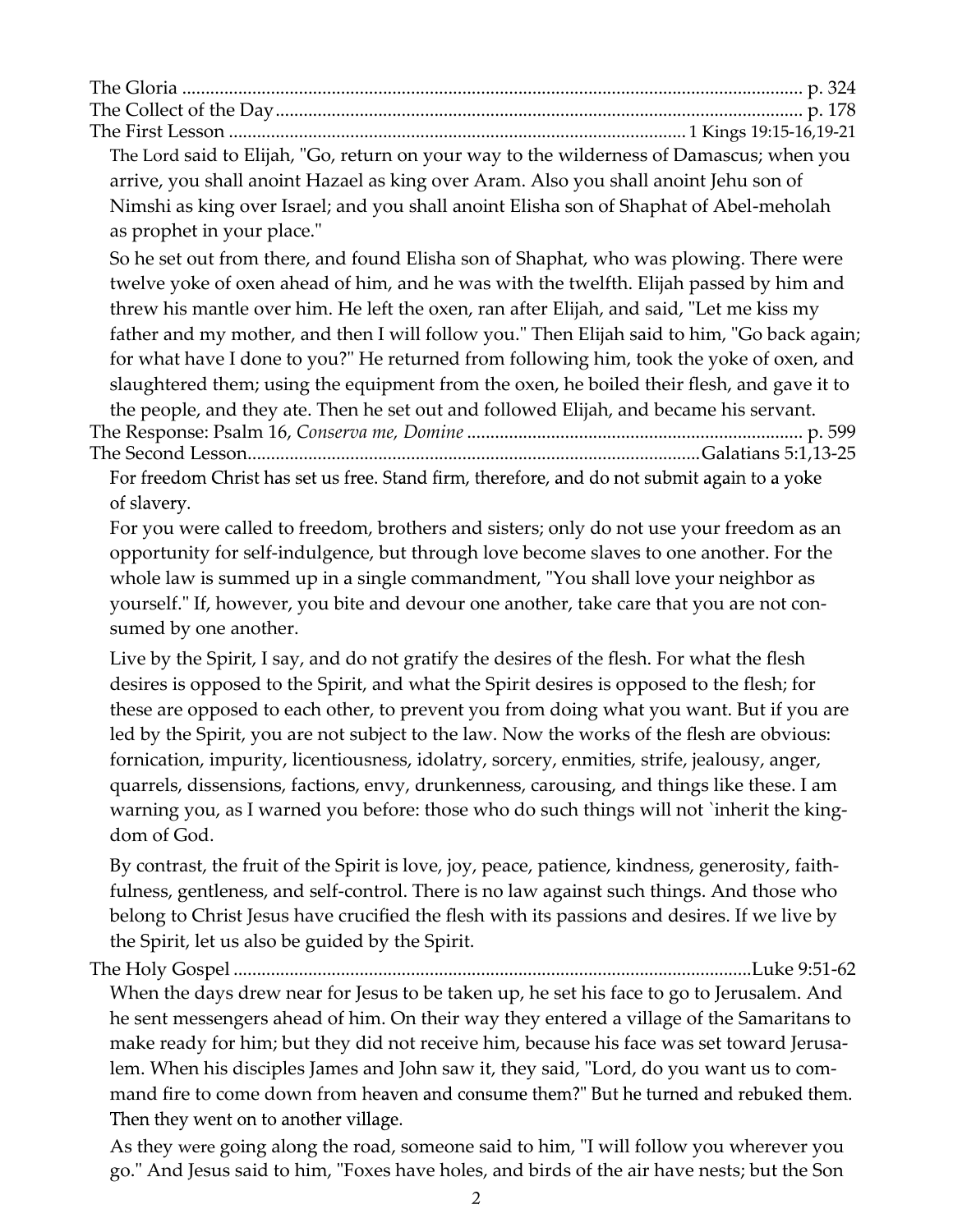of Man has nowhere to lay his head." To another he said, "Follow me." But he said, "Lord, first let me go and bury my father."

But Jesus said to him, "Let the dead bury their own dead; but as for you, go and proclaim the kingdom of God." Another said, "I will follow you, Lord; but let me first say farewell to those at my home." Jesus said to him, "No one who puts a hand to the plow and looks back is fit for the kingdom of God."

The Sermon ...................................................................................................The Rev. Celeste Stump The Nicene Creed ........................................................................................................................ p. 327 The Prayers of the People .......................................................................................................... p. 328 The Lord's Prayer ........................................................................................................................ p. 336 The Grace ....................................................................................................................................... p. 59 **Closing Hymn: The Church's One Foundation** ........................................................ **Hymn #525, vv. 1-5**



*Postlude: Soon and Very Soon..........................................................................................Andrae Crouch*